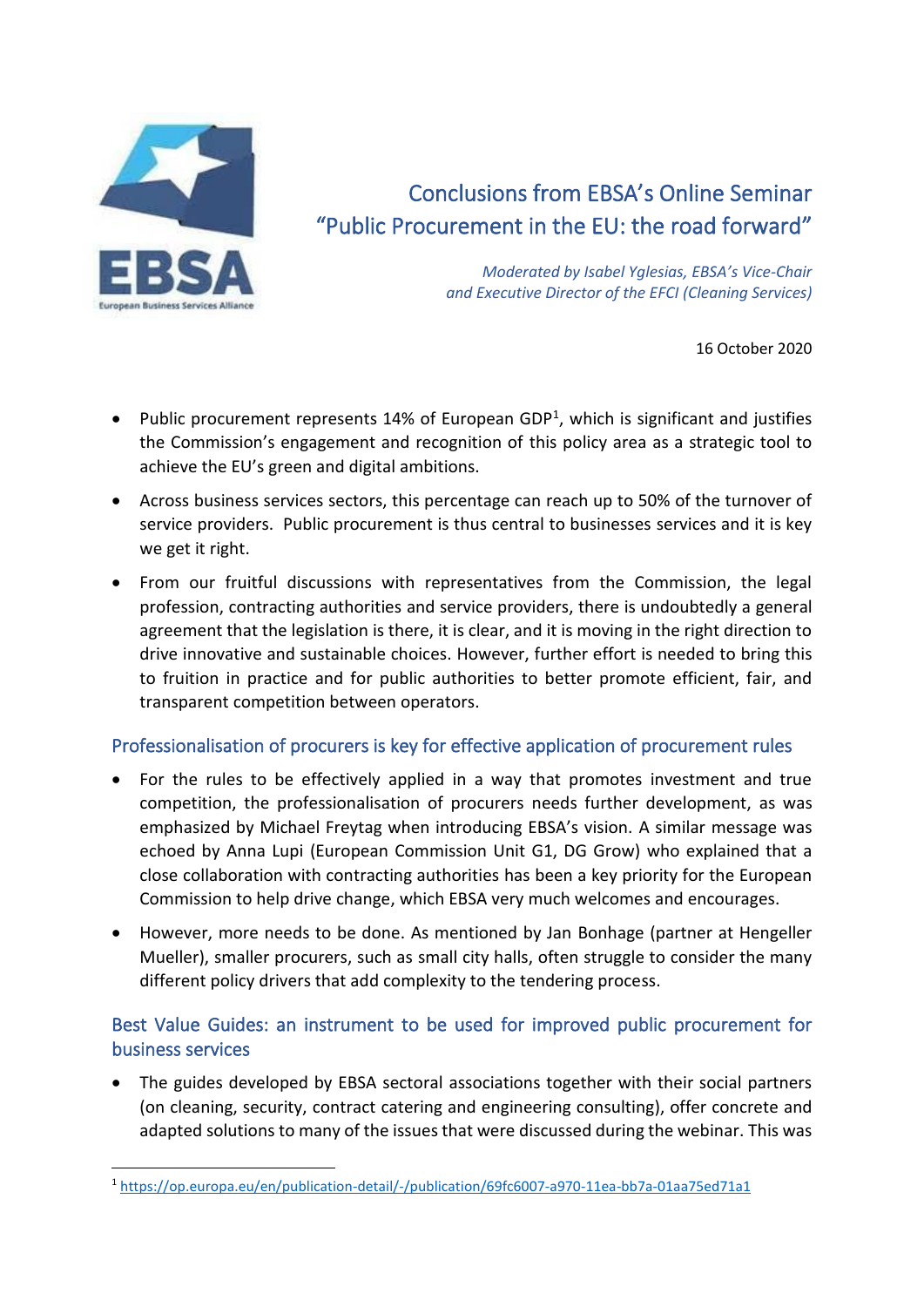



very well illustrated by the intervention of Jaap de Konig (Chair of EFCA's Internal Market Committee) to showcase the work done on guidance for the consulting engineering sector.

• Some concrete aspects discussed on this occasion are highlighted below:

## *Exclusion of bidders and abnormally low tenders*

- Excluding abnormally low tenders is a key factor that EBSA Members are trying to address. Choices driven by price undermine the effectiveness of procurement. Promises to deliver at an unrealistic price, are often made at the expense of workers' rights and almost inevitably at the risk of not meeting the expectations once the service is provided.
- The automatic exclusion of bidders is a delicate subject on which the European Court of Justice has sent a clear message: contracting authorities need to keep their discretion in adapting the tendering process to the concrete circumstances they have before them, as we heard from Michael Rainey (partner at Addleshaw Goddard). **However, to enable a case-by-case approach, public authorities need guidance and objective benchmarks, which our guides provide.**

#### *Continued dialogue with services providers*

- The importance of continued dialogue with service providers in order **to better adapt the tender process to the market circumstances** was illustrated by Li Jansson' s example from the private security Swedish sector.
- Adequately **monitoring of compliance** with the contract awarded is key in holding service providers accountable for the engagements taken and ensuring the competition is indeed fair. The example from the Catalonian Government presented by Mercè Corretja (Director General for Public Procurement, Catalonian Government) is a concrete illustration of creative and collaborative solutions that can help in achieving this through tripartite collaboration between public authorities, the service provider, and the workers.

#### *The award of contracts needs to be connected with the reality in the market*

• As required by the law, the award criteria need to be related to the subject matter of the contract to avoid the misuse of tender proceedings. In addition, as emphasised by José Alberto Navarro (partner at Uría Menéndez) **the contracts should be allowed to adjust to changing circumstances**, especially when the impact affects the cost of labour (i.e. changes in collective agreements during the execution of contracts which would need to be assumed by contractors). EBSA Members' guides offer the sector specific perspective on this issue as well.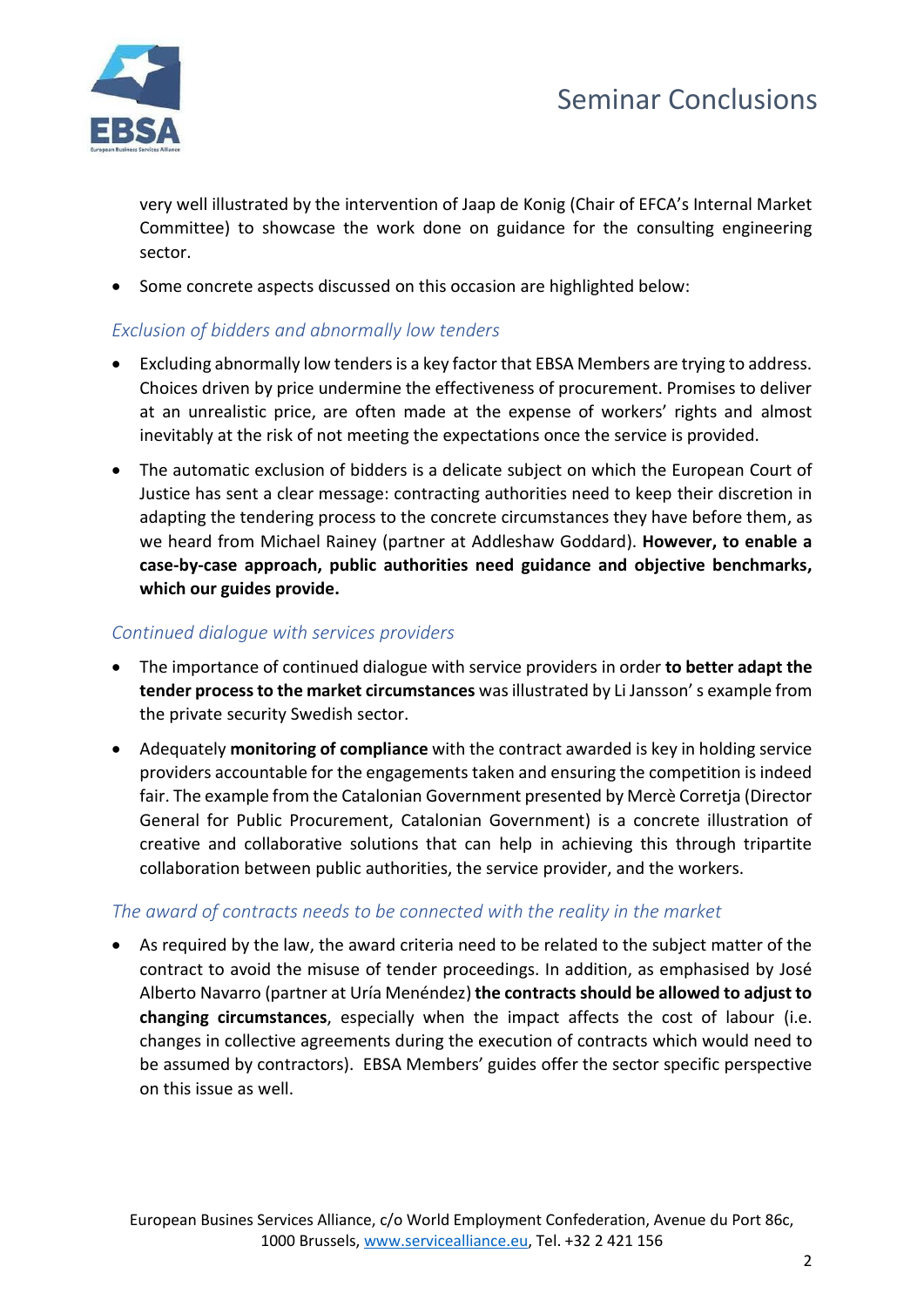

## *Quality-based procurement*

- Quality-based award of contracts is the corner stone of positive public procurement driving true competition in all its factors not only on price.
- For that to materialize however, it is important to avoid that quality criteria are strictly defined upfront through technical specifications that do not foster true competition on the basis of quality but ultimately drive authorities to choose on the basis of price alone. As outlined by Clarisse Thomas (Sodexo Group) in the discussion, the integration of mandatory and detailed criteria may prove counterproductive if they are too restrictive and do not allow space for innovative solutions to be proposed by the service providers. Authorities need to value quality in the award criteria and adapt the tender to the concrete market circumstances encouraging providers to come up with solutions to their problems.
- This is also the way ahead to better include SMEs in the tender procedures, as we heard from Andreas Gyllestrand (Cubsec) from his experience in the security services sector. Authorities need to focus on describing the problems and challenges they face so providers can design solutions on the basis of their expertise and creativity. SMEs are often the best placed to offer tailored solutions. At the basis of these steps is a good understanding of what quality means in each sector, which EBSA Members' sectoral procurement guides are well equipped to provide.

By way of conclusion the EBSA urges the Commission to consider these elements when taking public procurement policies forward and considering the potential introduction of mandatory procurement criteria, as summarised by Cristina Freitas da Costa (Deputy Secretary General of FoodServiceEurope) at the end of the session. **It is fundamental to ensure tenders provide the flexibility to apply a case-by-case approach that is framed by sector specific guidance. The sectorial Best Value Guides are a concrete contribution to such an objective that should be used by the Commission and Member States in driving the EU public procurement agenda**.

**The European Business Service Alliance (EBSA)** brings together the European associations within the business services sector. Business services are important for the European economy; however, they are often invisible in our everyday lives. EBSA's vision is to achieve an internal market for business services in the EU, and to gain recognition for the important role business services play in the European economy. EBSA therefore works on increasing knowledge, visibility and recognition of the business services industry at the European level and promotes the convergence of views and positions expressed by European Business Services associations in order to enhance our ability to make strong representations to the EU Institutions and other relevant European and international stakeholders.